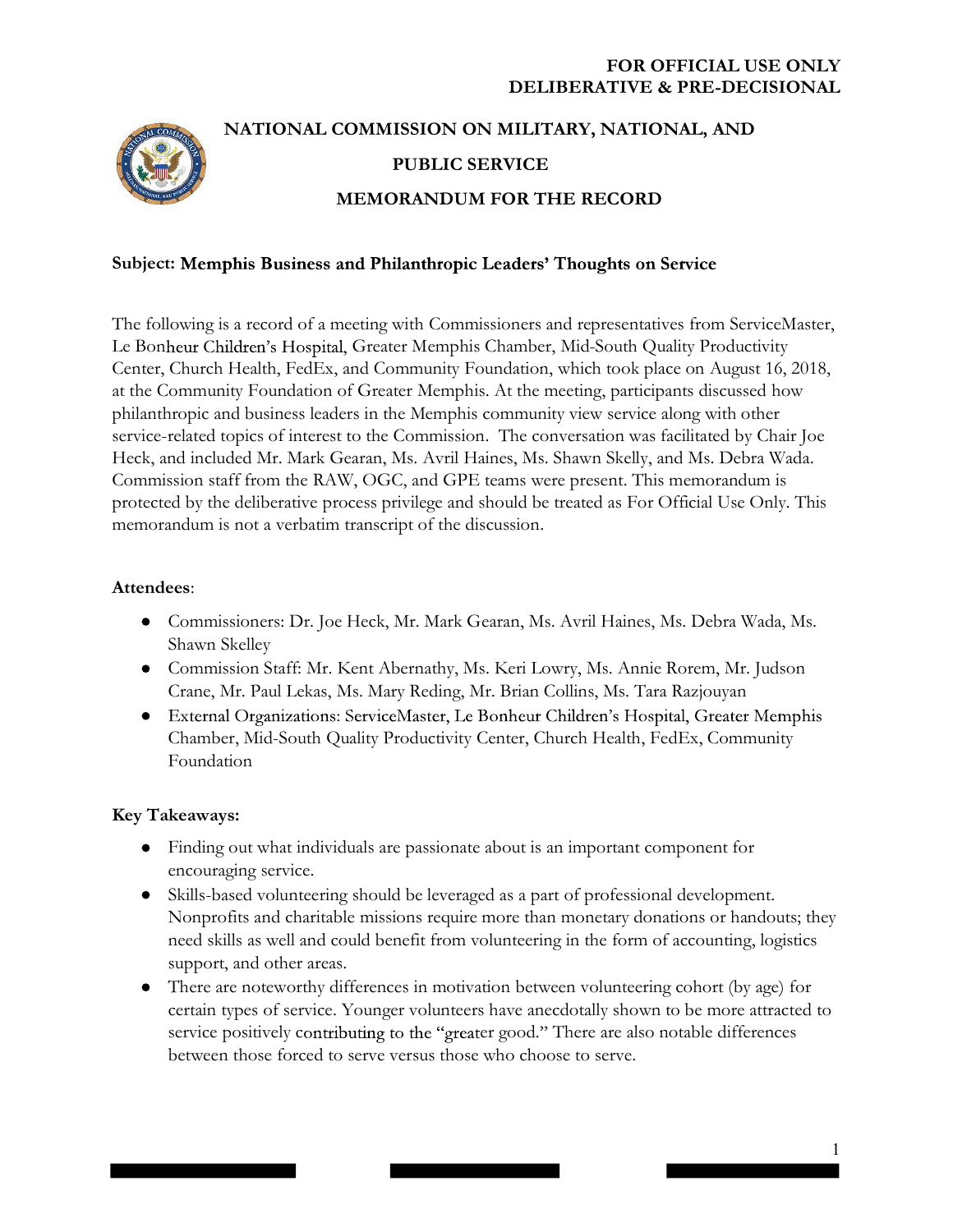Participants largely oppose mandatory service but feel more comfortable with requiring service in high schools. Any form of large-scale mandatory service should consider the impact and burden to existing nonprofits, communities, and organizations.

# Meeting Discussion

Chairman Heck stated the Commission's mandate and goals. He stated the Commission's intent in meeting with the present business and philanthropic leaders is to determine how they view service, what programs they have within their organizations that encourage a culture of service, and what barriers they face.

# Encouraging Service

## **Chairman Heck** asked what the needs within the Memphis community and Tennessee are, and how these organizations' programs serve these needs and encourage service.

One participant described their organization's voluntary service programs. The participant stated their organization has stated goals and desired outcomes in relation to service and charitable giving, such as giving \$200 million to 200 communities by 2020. The participant explained the organization's core pillars—each pillar has a program with a charitable giving and service component—are intended to inspire young people; the organization encourages team members to find what they are passionate about in their communities and allows variance in programs within local communities. The participants added their organization ensures team members are engaged with international core activities as well.

## Chairmen Heck asked how this organization encourages and incentivizes teams to get involved with international and local charitable- and service-oriented efforts.

The participant explained they have 10 local markets and local market councils for each, which help determine volunteers, leads, and opportunities. Service opportunities at the corporate level are funded, so they mainly need to encourage employees to step up and lead a service activity. The participant added team members from markets without local market councils are able to submit funding requests to activate volunteers. They also provide small funding grants to local nonprofits.

One participant stated even large corporations struggle with challenges similar to those of small businesses. They have to find ways to encourage teams that struggle with engaging in volunteer opportunities. The participant noted it is important to start small with team meetings or business meetings for instance. The participant added when organizations start small to find out what a team is passionate about, they can grow effectively.

# Chairman Heck asked what other organizational programs and incentives exist.

One participant stated their organization's programs align with their interest areas in revitalizing communities. The participant described other programs incentivizing volunteerism among their employees. For instance, if an employee volunteers a minimum of 40 hours per year, that employee can apply for a grant of up to \$500 for the organization they volunteer with. The participant described another program they have in which any employee can apply and receive a grant of up to \$1,000 for an organization for which they volunteer, but they must recruit a minimum of 10 team members to join in volunteering.

Another participant stated there is a culture for charity in Memphis, highlighting Memphis as the city with the most philanthropic organizations per capita in the U.S. This participant said it is important to find opportunities that individuals within organizations are passionate about as well as utilizing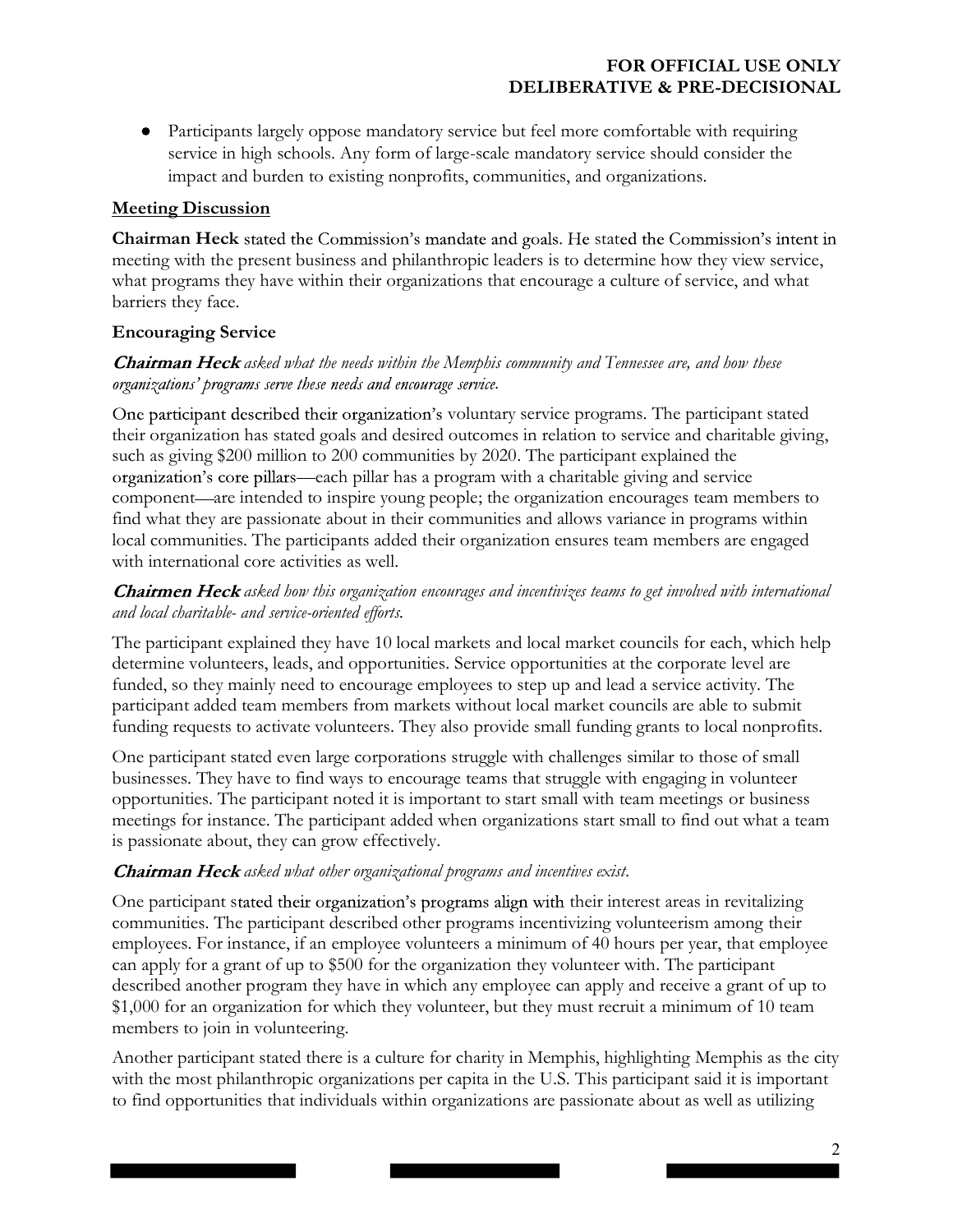individualized programming instead of one size fits all. They added the strong faith community in Memphis drives and perpetuates charitable giving and service. They said there are programs across the community that focus on addressing poverty. Memphis supports a culture of getting involved, which differentiates it from other cities.

One participant stated their organization has a program that allows team members who do not have time to serve to collect items. They encourage days of service with interns and collaboratively with various corporations. They also work with local nonprofits, which showcases their organization and nonprofits. This encourages people to have an affinity for different organizations and helps engage the millennial audience.

#### **Chairman Heck** asked if they draw in the college-aged population.

The participant stated they do for the internship program.

Chairman Heck noted the Commission is looking to engage the high school-aged population as well in order to determine what age inspires an ethos of service.

Another participant stated they work with high school- and college-aged populations, explaining around 11 colleges engage with them for alternative break weeks. The participant added that some of these student volunteers become their employees. The participant noted an apparent desired division. For instance, volunteers in the health care capacity such as nurses and professionals working 12-hour shifts have the best volunteer buy-in when a service activity is done during the work day. The participant added the biggest obstacle is compassion fatigue—in this case for people in health care. These professionals might prefer to volunteer at programs completely different from their jobs, such as programs focusing on literacy within schools.

#### Strategic Service for the Community and Skills-Based Volunteering

One participant explained their organization defaults to engaging churches and children. The participant said it is important to remember there are many people in small- to mid-sized businesses that will never emulate gold star groups and organizations. The participant stated they would like to see small- and mid-sized businesses empowered to engage communities and volunteer opportunities by connecting them to real societal needs. The participant suggested connecting these through value and appeal.

#### The participant asked how skills-based volunteerism can be encouraged.

The participant explained their question, adding the non-profit world needs more than just donors and could benefit from accountants, human resource professionals, and other skill sets. The participant suggested contextualizing needs in terms of what would be helpful to small- or mid-sized businesses.

Another participant added awareness is a community effort. The participant noted connecting people with an issue they care about encourages service. For instance, if someone works at a car dealership, they could be interested in helping high school students develop technical skills. The participant stated not everyone has the luxury of paid time off for volunteering, but this can propel other opportunities.

## **Chairman Heck** asked what the role of the Greater Memphis Chamber is, and whether it is a conduit to match small- and mid- businesses with nonprofits.

A participant answered the highest level of the Greater Memphis Chamber is the Chairmen's circle, which creates new missions every year. The participant added that they have been successful in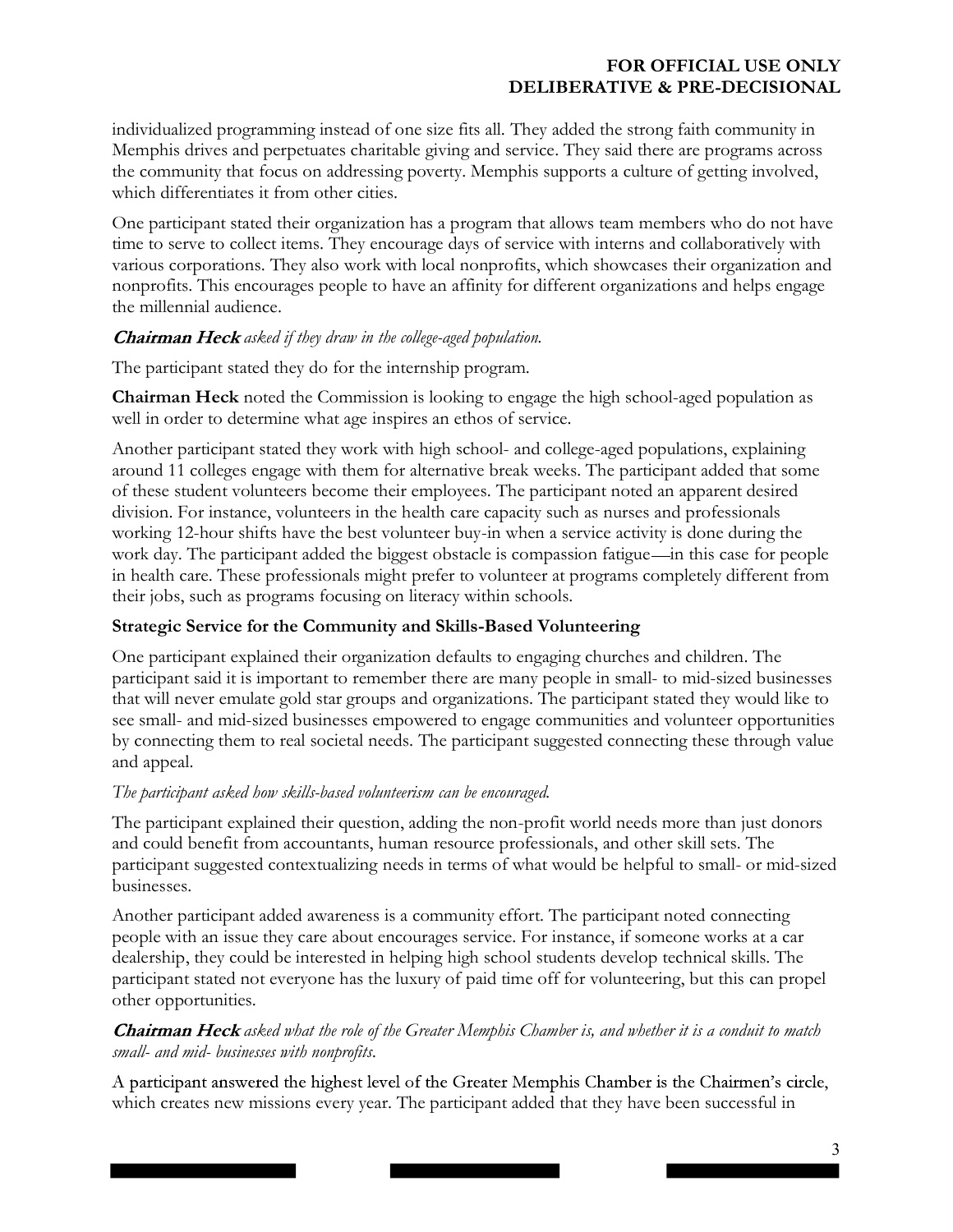finding opportunities for small- and medium-sized corporations and businesses, and mentioned time constraints are always difficult to manage. The participant added the most successful tactic is to utilize mission-aligned volunteerism and service that connect with an individual's personal value or a company's brand and mission.

Another participant mentioned handouts are "not good." One participant stated there are various ways to deliver charity within businesses that are not pure cash transactions. For instance, businesses can help individuals without health insurance by contributing in some way. The participant stated Methodist Health Care donates teams and Baptist Health Care offers a family care residency. The participant added it is important to have conversations with Chief Financial Officers (CFOs) regarding such decisions.

One participant mentioned the Global Reporting Initiative (GRI) index is another good example and model. The participant added Memphis needs to discover that it can tie good deeds with an organization's or business' mission.

One participant stated they receive around 200 individual volunteers each week. The participant noted there are various types of volunteers, such as active volunteers that need hours for medical schools, boomer who want recognition, and volunteers in their mid-20s to late 30s who do not want recognition or swag—the latter group rarely misses shifts. The participant emphasized there is a population that does not want any recognition for volunteering.

#### **Chairman Heck** asked another participant what their theory is on why this happens.

The participant answered there is a misperception about millennials, adding there is a distinction between the youngest millennials and elder millennials. The participants explained, for the youngest millennials, service is ingrained but as service for the greater good. The participant added St. Jude, for instance, performs research that is shared with everyone—appealing to younger millennials through this global view. The participant summarized there is an expectation for service, but it should impact the greater good and it should be a part of a successful professional life.

# Service for Corporate Recruiting and Professional Development

## **Chairman Heck** asked how imperative it is for the recruitment of millennials to highlight service. He asked if there is any collective organization or model.

One participant stated the community foundation fills that role to some degree, but there is no collective model. Another participant answered their organization makes the service connection for businesses or individuals. One participant added organizations typically have one chance to draw an individual to service; if someone has a poor service experience, they most likely will not serve again. The participant added if an individual has a great service experience, they will encourage others and serve again themselves. The participant added that service is a big part of their human resources.

Another participant mentioned the way service is utilized is different for every organization. The participant added many people believe service aid recruitment for businesses, but it is not a tangible theory and the effects are not certain.

One participant added service can be connected with other business-related goals such as using volunteering as team-building activities, which help build a healthier work culture.

**Chairman Heck** asked if corporations track it.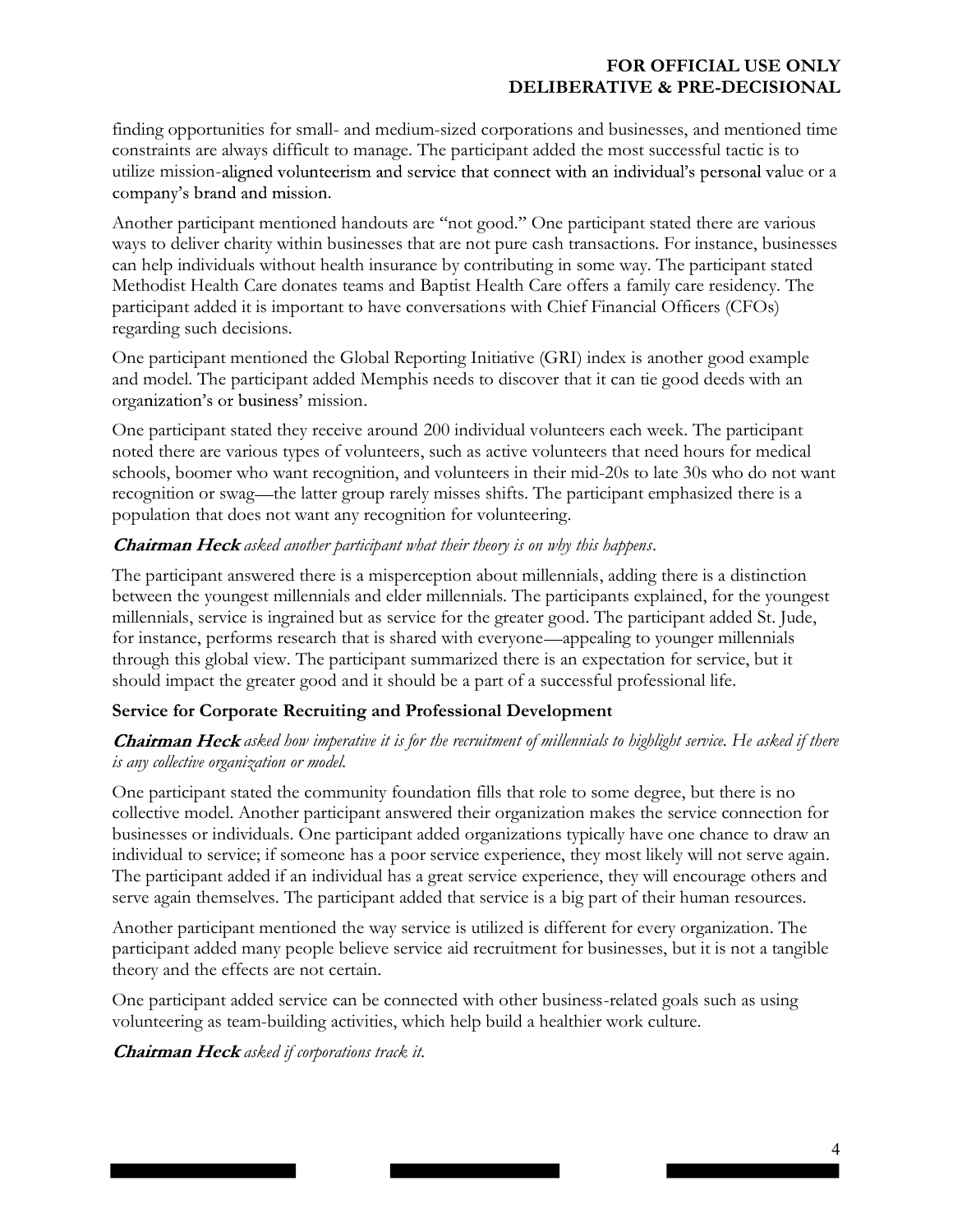One participant answered they do, adding corporations invest time and money to capture what volunteerism is happening within their corporation. The participant added some organizations do a great job of tracking volunteerism, while others rely on anecdotal stories.

Another participant stated there are apparent global trends, but all volunteerism is not recorded. The participant noted it is important that it is part of business plans. The participant added one organization studied gave leave time and allowed people to work on innovative projects for the community. The participant said they can use the community to grow professionalism and "interpreneurship." The participant stated organizations that do not tie volunteerism into their business plan are missing out.

## **Chairman Heck** asked what a participant meant regarding "not getting credit" for volunteering.

The participant explained businesses can incorporate service into their personal development plans for employees; for instance, volunteering could be a part of moving up to a manager position. The participant added certain organizations can utilize skills-specific service more effectively if they gave their employees credit for the service. The participant added there are many do-gooders, but not enough innovation and entrepreneurship.

#### Ms. Skelley summarized there is a potential for service that addresses needs.

The participant added everything should be aligned with the corporation's mission.

# Mr. Gearan asked if any organization does this.

The participant explained that in order to keep corporations anonymous, no specific examples can be offered. Although, the participant noted there are trends with volunteering that is not connected to an organization's mission, which is burn out from service and increased problems. The participant said an apparent distinction is an external need for credit and more nuanced practices to track how such things grow individuals. The participant broadly states examples of companies good at tracking mission-oriented service such as Luxottica and other eyewear companies, Hershey, P&G, and Anheuser-Busch Inbev. The participant added their company implemented volunteer days, donations relevant to customers, business goals, and brand ambassador programs.

# **Chairman Heck** asked how participants perceive public service on resumes.

Two participants commented public service on resumes makes a huge difference for them. They mentioned it is hard to gauge an individual's EQ or ability to manage responsibilities from a resume or cover letter, so service reveals a lot. Participants added relevant service is noticed as well as skillsbased volunteering. One participant noted strategic volunteerism is important for younger volunteers; younger volunteers engage effectively with strategic volunteerism. Another participant stated the purpose of the service noted on a resume is important.

# Mandatory Service or High School Service Requirements

**Chairman Heck** asked what participants thoughts of mandatory service. He added if the theory is right about volunteering cohorts, mandatory service provides an opportunity for high-impact service without credit-seeking.

One participant stated service has to align with someone's personal values. The participant added they were unsure how generational differences apply to this. Another participant noted a personal anecdote where their parents encouraged service, highlighting that service was shown, not mandated. The participant added there is a notable difference between those forced to do service during high school, for instance.